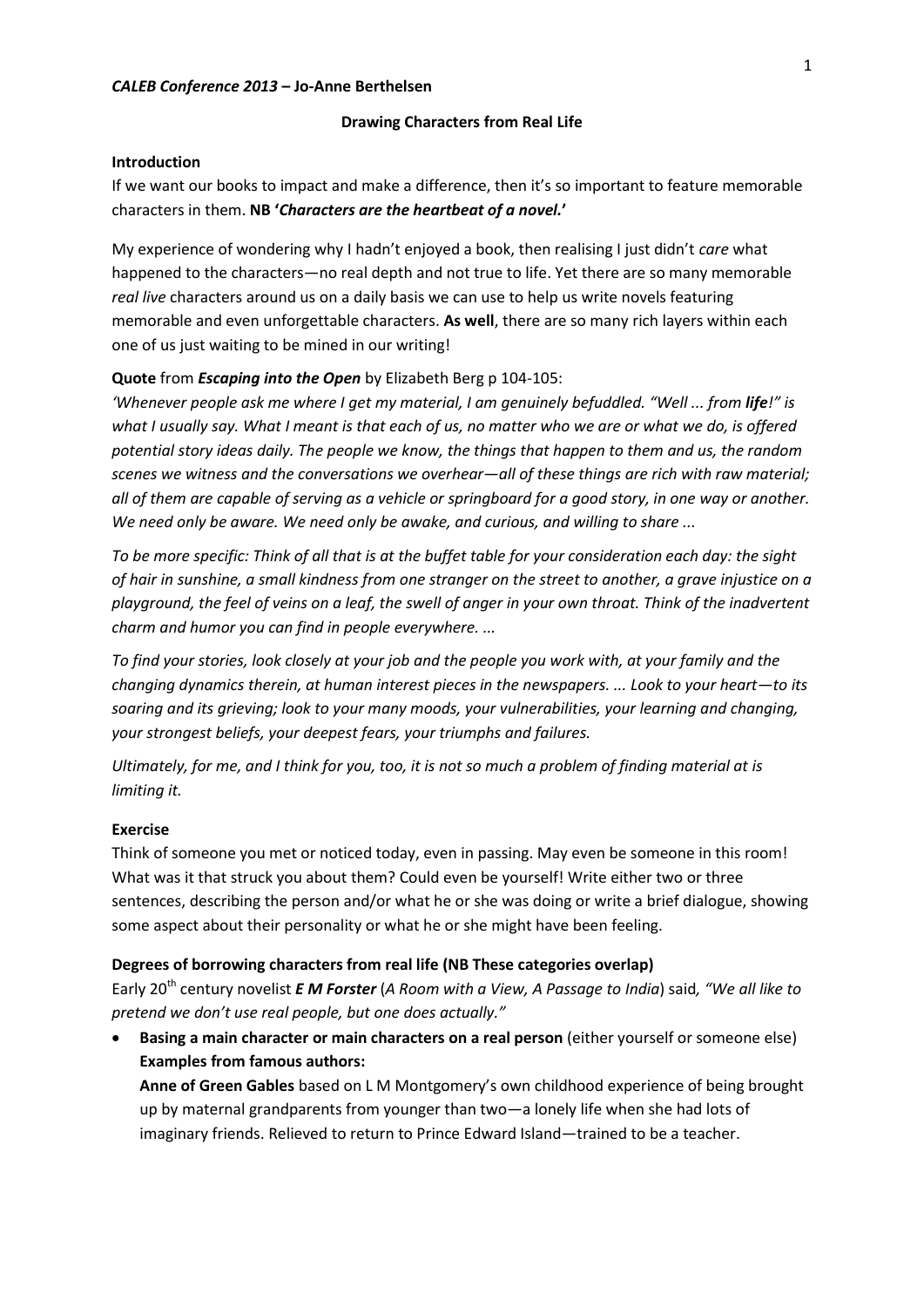**Little Women** was written by Louisa May Alcott and set in the Alcott family home in Concord, Massachusetts. The novel follows the lives of four sisters – Meg, Jo, Beth, and Amy March – and is loosely based on the author's childhood experiences with her three sisters.

**The Great Gatsby** by F Scott Fitzgerald. *More than most other writers, Fitzgerald drew upon his own feelings and experiences for his novels and short stories. Yet Fitzgerald's fiction was never just thinly-disguised autobiography; it was instead transmuted – or transformed – autobiography. None of the protagonists of his novels ... can be fully identified with Fitzgerald, though he clearly assigned certain of his own emotions and experiences to them. In his best work ... autobiographical elements invest the work with an intensely "felt" quality.* Judith S. Baughman **Examples from my own novels:**

*Helena, All the Days of My Life—*inspired by Czech migrant at our church at that time *Laura*—inspired by blind friend Heather (personality traits and actual life experiences) *Jenna*—compilation of my own and others' personalities and experiences

 **Modelling other more minor characters on a real person** (either yourself or someone else) **Examples from famous authors:**

Characters in *The Kite Runner* **(**and *A Thousand Splendid Suns***)** by Khaled Hosseini. Hosseini's father was a diplomat and his mother a high school teacher in Kabul. 'Hosseini's "very fond memories of [his] childhood" in peaceful pre-Soviet era Afghanistan, as well as his personal experiences with Afghanistan's Hazara people, inspired his first novel, *The Kite Runner*. One Hazara man, Hossein Khan, worked for the Hosseinis when they were living in Iran. When Hosseini was in third grade, he taught Khan to read and write. Although his relationship with Hossein Khan was brief and rather formal, Hosseini's fond memories of this relationship served as an inspiration for the relationship between Hassan and Amir in *The Kite Runner*. In his 2013 novel, *And The Mountains Echoed*, Hosseini draws on his family's time of exile in Paris as well his experiences with children in Afghanistan.'

# **Examples from my own novels:**

- Jenna's mentor Rosemary in *Jenna* is very like my own mentor
- Jenna's parents *my* parents!
- Vietnamese doctor in *Helena's Legacy* modelled on child adopted by colleague

# **Creating characters from several people, plus imagination**

(May involve appearances, speech/mannerisms, chosen actions or reactions) **Examples from famous authors:**

- **Maeve Binchy** born and lived in Dublin—wonderful Irish Catholic characters in her novels
- **Charles Dickens** knew a lot about debtors' prisons—his father had been in one (David Copperfield, Little Dorrit, The Old Curiosity Shop, Pickwick etc)
- **John Grisham** was a lawyer who writes nothing but courtroom dramas **Examples from my own novels:**
- Music teacher's hair in *All the Days of My Life* was inspired by my sister's neighbour!
- Kind minister Geoff's words and actions in *Jenna* a combination of various ministers
- Jenna's father's response 'What on earth would you want to do *that* for?' re going to bible college was something some friends said to me
- Alexandra's reactions overseas in *The Inheritance* based on friend's experiences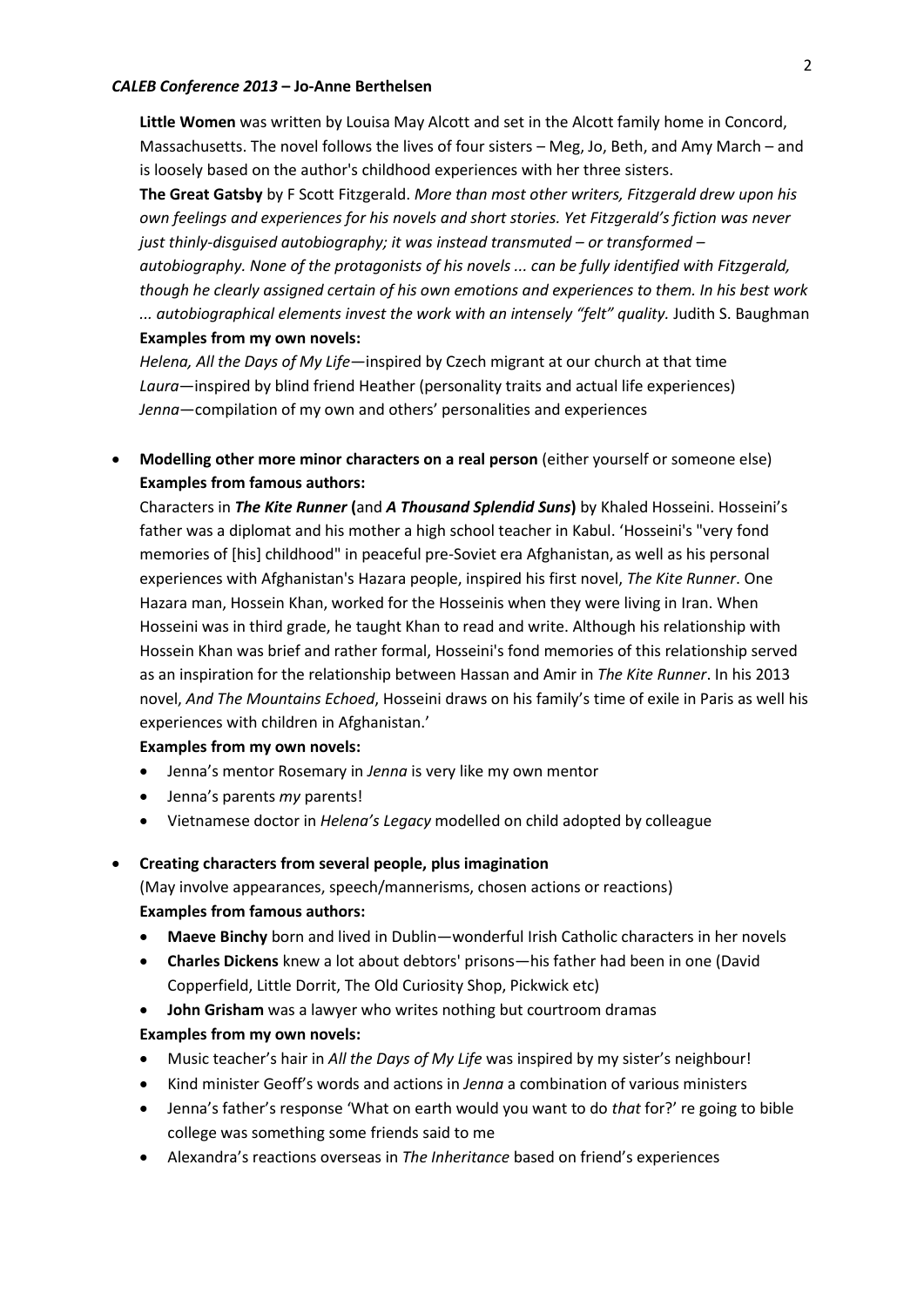## **'Accidental' drawing from real life characters**

Sometimes we may not realise until later where an idea or emotion has come from **Quote** section 'Tapping the Well' in Vinita Hampton Wright's book *The Soul Tells A Story* p 92-93: *Think of your soul as a great well. At the open mouth of that well is your conscious life—your thoughts, opinions, known emotions and accessible memories. Down a little deeper is your unconscious life—your dreams, intuitions, the memories you're not always conscious of. Deeper still ... is what I call the Beyond Conscious. ... Your well goes down deeper than you know, and it has been gathering information for a very long time. When you are doing work that is truly creative, you are tapping the well.* 

# **Examples from my own novels:**

- My mother's 'But what would people *think*?' in *Helena's Legacy*
- Father in *Jenna*—whole self-made man idea
- Grandfather calling me 'Girlie' in *Jenna*
- Aunty/lady at door of church who were rather snobbish—mother in *Helena's Legacy*

# **Why draw characters from real life (whether one's own or another's)?**

**NB** Comment '*All great fiction is autobiographical since authors write most effectively about what they know.*' (Will discuss later)

- **Being able to add more realistic detail makes for more believable characters with whom readers can relate**. Readers feel they are 'there' and that you know what you're talking about.
	- Eg Helena's dream in *All the Days of My Life*—my own picture The various details Heather gave me to write *Laura* eg a blind child's world is not 'dark'! Things blind children can do that defy belief that she actually did. **NB** Readers' comments that *Laura* must be a true story because it was as if I was there Account of Susan's baby's birth in *Helena's Legacy* taken from daughter's experience with the birth of a friend's baby
- **Adds emotional depth to our characters, especially if writing from our own experiences**. This can help readers really *care* about our characters.

**Quote** from Mark Tredinnick *The Little Red Writing Book* p 152-3:

*If you want to write, be prepared to hurt, wrote Natalie Goldberg* (wrote '*Writing Down the Bones*'—writing as Zen practice)*. You can't write well unless you are ready to write out of that wounded, brave, eternal soul that you are deep down. And sometimes that's going to hurt. ... It is out of the true story of yourself that you must write.*

- Eg Experience of discovering the words of 'Be Thou My Vision' in *Laura* Girl who asked why there were no male elders in *Jenna*
- **Can be easier—and more successful—than trying to imagine a character into existence.** These may turn out to be a bit unreal and not speak naturally, if we don't take time to really 'inhabit' the character and understand what is going on inside him or her. (Talk about this later)
- **We have a wealth of material at our fingertips in our own lives—why ignore this? People's personalities, stories and experiences are so amazing—including our own!** Eg I could never have 'thought up' the two incidences in *Laura* that impact my readers the most Eg My enjoying writing the angry first chapter of *The Inheritance* where Michael lashes out at his mother over her perceived hypocrisy and at God as well—fuelled from real life!
- **Can enrich the dialogue we write** (Can hear how others speak in our heads)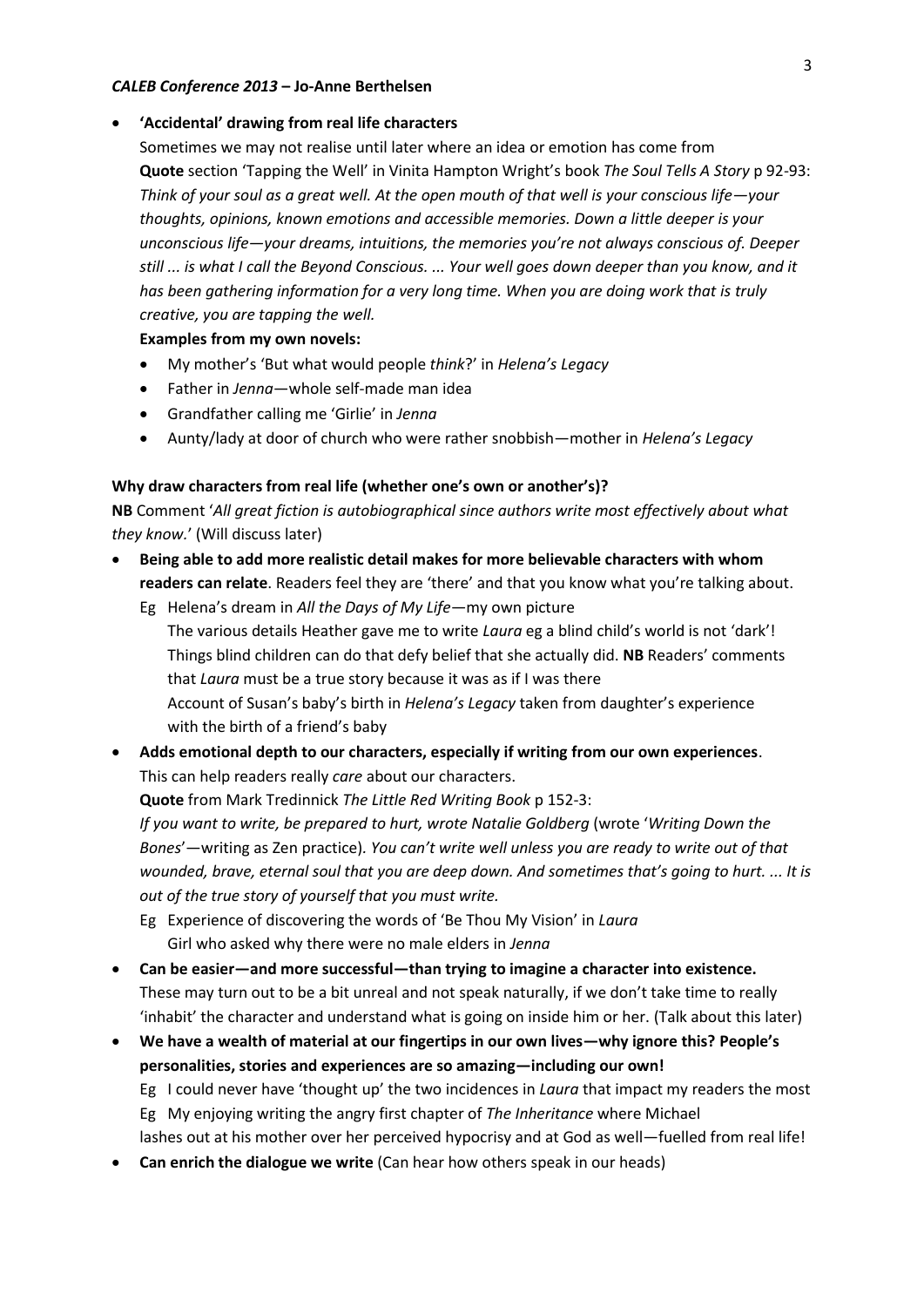### **Issues involved in using real life characters**

 **Sense of 'using' people (personality traits, appearance) or their experiences NB** Daughter's comment: 'Just don't use *me*!'

# **ALSO quote from interview with David Baldacci**

*He says that one of the only downfalls to living the writer's dream is that the people in your life think twice before telling you things. "They don't want to see it in the next book."*

*Their names, however, are a different story. Baldacci frequently selects the names of friends to serve as characters in his novels, my friend's father included.*

# **BUT author who auctions off the right for people to have their names feature in his novels!**

- Need to pray about it and feel comfortable before God with what you have written.
- Need to be honest about your motive in using this material Eg Is it for a good purpose? Is it out of spite? Is it to mock someone or put them down? My experience in writing *Soul Friend.*
- **Needing permission/letting the person know**
	- Eg With first two novels, no one to ask, but still changed heroine's surname My experience with *Laura*—checked it out with Heather, especially re family members
- **Considering the feelings of others**
	- Eg Issue of Laura's brother who was tempted to engage in a homosexual relationship. Had (subconsciously?) chosen Heather's brother's name! Part in my non-fiction book *Soul Friend* re Joy's husband—too personal
- **Our own vulnerability if using our own experiences** Eg My experiences with *Jenna*—had to stand by my beliefs etc (non-fiction even more difficult)

## **Skills to work on in drawing characters from real life**

- **Be observant! Sit and watch people. Train yourself to note facial expressions, eyes, stance.** *When you're people-watching, do more than take in the details they present to you. Take one of those details and run with it. If you see a person in the airport who is very well dressed and carrying expensive, luggage, what else might you deduce about her? Is her home luxurious? ... Where is it? How—and where---does she eat breakfast? Does she have children? Failed dreams? Weird allergies? Who are her parents?* Elizabeth Berg *Escaping into the Open* p 115
- **Try to understand others' motives and what drives their actions**
- **Try to understand** *yourself* **more and see why you do the things you do.** Perhaps work through a book such as *The Artist's Way*, read some counselling books or even attend a basic counselling course. My own experiences with this.

#### **Writing with real life information—how to manage this**

- **Realise a character doesn't have to embody the** *whole* **of a real person**—can just be some mannerism or comment they often make or something about his or her appearance
- **Write a profile of your main characters** at least. Can be as detailed as you like.

**PPT The Character Checklist** *Revision and Self-Editing* Bell p 31:

For each of your main characters, consider the following:

- Sex, age, occupation
- Point of vulnerability
- Current living conditions
- Personal habits: dress, manners, etc